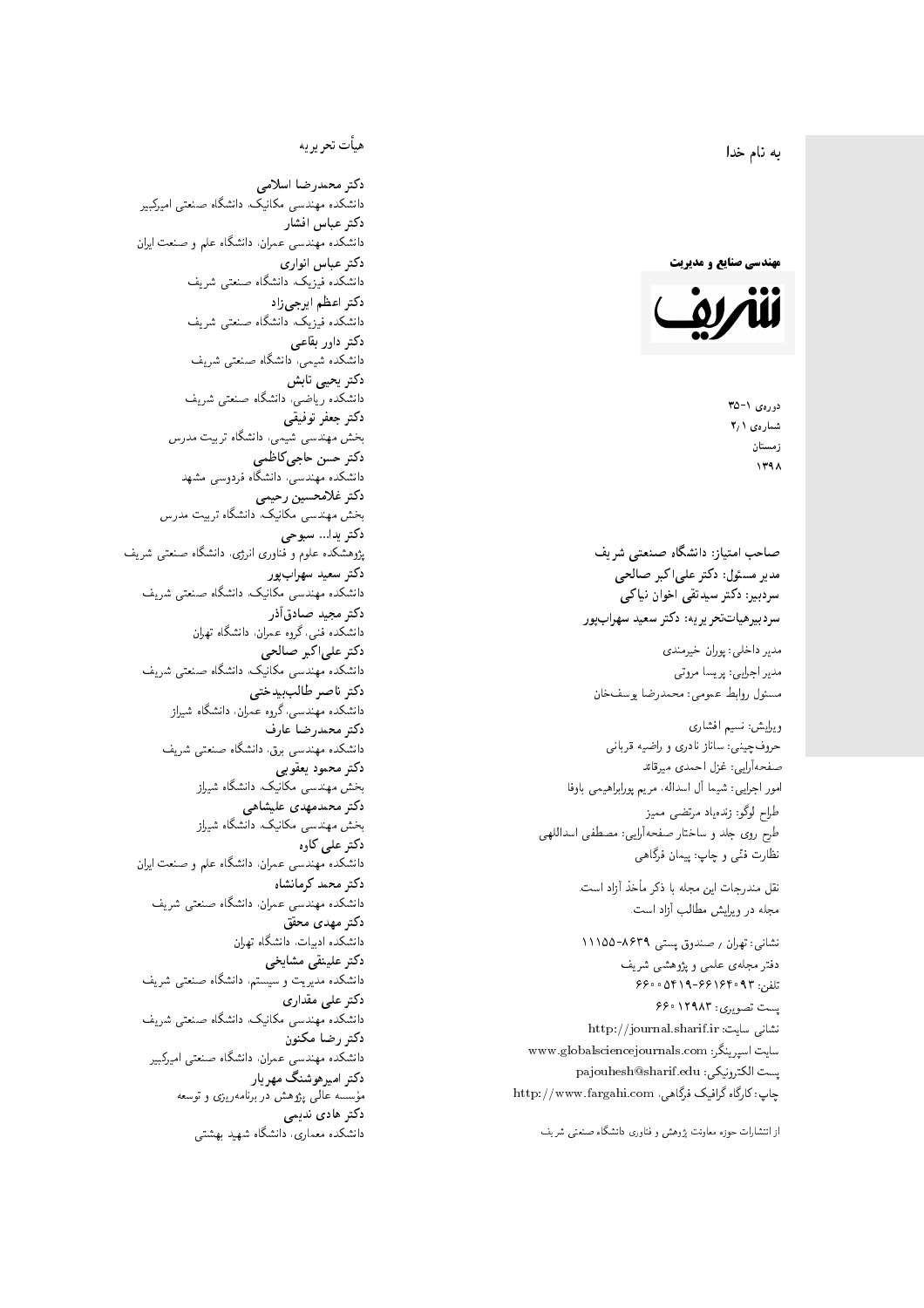# شريف

مهندسی صنایع و مدیریت

هيأت مشاوران دكتر بختيار استادى دانشکدهی مهندسی صنایع ــ دانشگاه تربیت مدرس دكتر شروين اسدزاده دانشکدهی مهندسی صنایع ــ دانشگاه آزاد اسلامی واحد تهران شمال دكتر حميدرضا ايزدبخش دانشکدهی مهندسی صنایع ــ دانشگاه خوارزمی دكتر سيد حميدرضا پسنديده دانشکدهی مهندسی صنایع ــ دانشگاه خوارزمی دکتر رسول جمشیدی دانشکدهی مهندسی صنایع ــ دانشگاه دامغان دكتر سيد محمدحسن حسينى دانشکدهی مهندسی صنایع ــ دانشگاه صنعتبی شاهرود دكتر عرفان حسننايبي دانشکدهی فنبی و مهندسی \_ دانشگاه آزاد اسلامی واحد تهران مرکزی دکتر حامد داوری اردکانی

دانشکدهی مهندسی صنایع ــ دانشگاه خوارزمی

دکتر داوود شیشه $y$ ی دانشکدهی مهندسی صنایع ــ دانشگاه یزد دكتر برهام عظيمى دانشکدهی مهندسی صنایع ــ دانشگاه آزاد اسلامی واحد قزوین دكتر محمدباقر فخرزاد دانشکدهی مهندسی صنایع ــ دانشگاه یزد دكتر محمدصابر فلاحزژاد دانشکدهی مهندسی صنایع ــ دانشگاه یزد دكتر أزاده محبى پژوهشگاه علوم و فناوری اطلاعات ایران دکتر هادی مختاری دانشکدهی مهندسی صنایع ــ دانشگاه کاشان دکتر محمدمهدی نصیری دانشکدهی مهندسی صنایع ــ دانشگاه تهران دكتر حميدرضا نويدي دانشکدهی مهندسی کامپیوتر ــ دانشگاه شاهد دكتر محبوبه هنرور دانشکدهی مهندسی صنایع ــ دانشگاه یزد